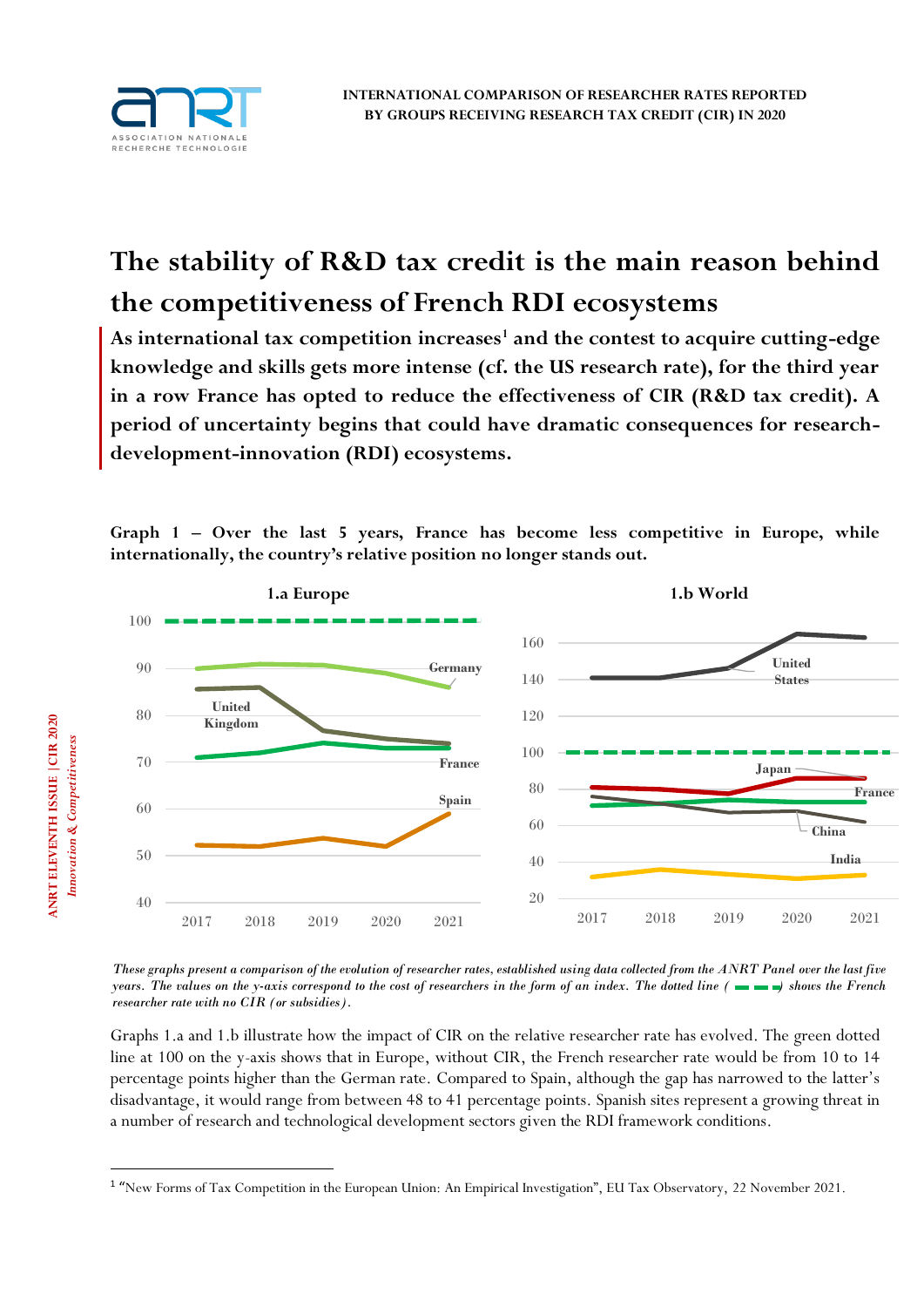Graph 2 below shows the 2021 situation of the researcher rate based on the average cost in 2020. This comparison of indexes, which includes the impacts of support systems to promote industrial R&D located in the different countries, reflects the different approaches implemented by decision-makers. The countries at the two extremes of our sample since 2010, the United States and India, are separated by 130 percentage points; in Europe, 43 percentage points separate Poland and Belgium.





The French researcher rate remains at 73, an average position in our sample.

As the geographic proximity increases, differences between rates tend to have a much greater influence on decisions to readjust R&D teams. French researchers still have a positive advantage compared to Germany (13 points) and Belgium (19 points), although narrower in both cases.

US rates appear to have stabilized at 163. They are 2.23 times higher than French rates. Maintaining research teams on American soil is a luxury that few multinationals can afford. Intense, growing pressure in the digital sector and inefficient public support measures for R&D act to reinforce this phenomenon, which has been observed for over a decade.

Despite reductions in 2019, 2020 and 2021/2022, French R&D tax credit sustains the competitiveness of national industrial research. Its relative advantage is nevertheless shrinking as most other advanced economies, over time, set up similar measures. Fifteen out of the leading 20 countries in terms of public support for R&D mainly bolster their industrial research ecosystem through tax support<sup>2</sup>. The remarkable result of this significant effort is visible in the continued internationalization of national R&D through multidomestic companies of French origin; the latter, at the same time, supported the growth of their local R&D teams. For the companies on the Panel, this proportion has tended to increase (c.f. previous years). In 2021 once again, the size of the French flag in graph 3 (below) represents a little more than 53% of the total.

**<sup>|100 =</sup> Cost in France with no CIR or subsidies|**

<sup>2</sup> According to "OECD Science, Technology and Innovation Outlook 2021", 2018 statistics.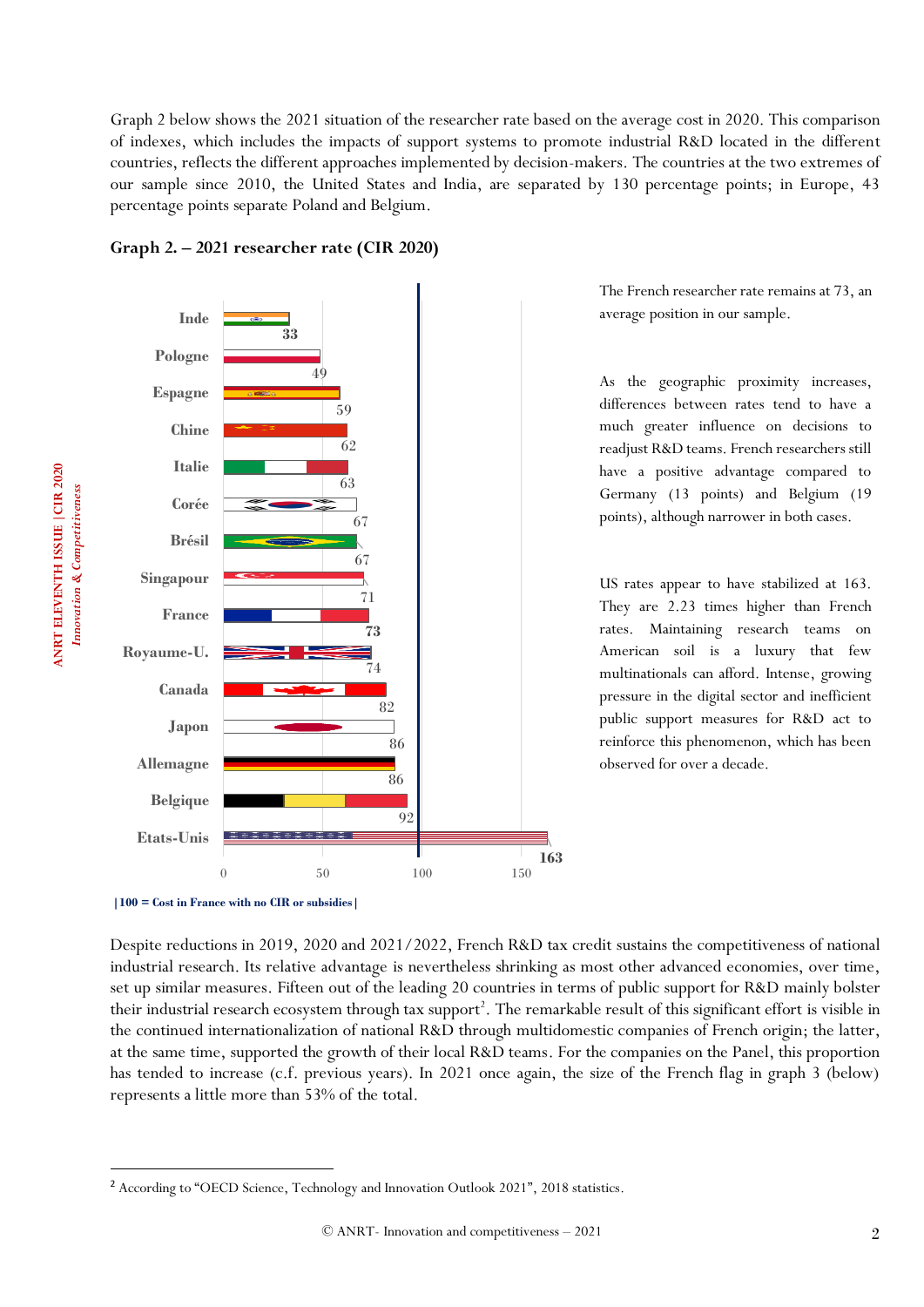# **Graph 3. – Researchers from companies on the ANRT Panel work mainly in France, once again proving the effectiveness of French R&D tax credit to date**



**Key: The size of each flag is proportional to R&D staff in the panel companies. The position on the y-axis shows the cost of researchers in the form of an index: the 100 mark is the cost of a French researcher with no tax credit or subsidies.**

Europe, followed by Asia, then the Americas reflects the stable ranking in terms of numbers of research staff at companies on our Panel.

# **Caution: attractiveness is fragile**

The attractiveness of a country is fragile when it comes to the cutting-edge research skills indispensable for companies to cope with the changes brought about by shifting socioeconomic requirements. The ANRT Panel has always pointed out the considerable impact of differences in researcher rates on the size of R&D teams, in particular in geographically close countries. An example is research on environmental technologies, which has seen departures from France to Spanish regions that offer relatively more favourable conditions, especially financial ones.

When it comes to qualified jobs, researchers are particularly mobile. The market for 'star' and 'high-potential' researchers has no borders. Recent examples of brain drains are common, often involving entire teams, especially in the digital sector. More generally, increased competition means that early career conditions for researchers in knowledge-intensive companies are crucial. French R&D tax credit, including the Young Doctor programme, is therefore a key asset to maintain the attractiveness of France in terms of R&D.

**The "end of doubling"<sup>3</sup> comes into effect on 1 January 2022**. As we write these lines, it is not clear whether the compensatory measure that was the object of a government amendment in the 2022 Finance Bill, called tax credit for collaborative research (CICo), will be enough to avoid the predicted collapse of partner relations. Apart from the restrictive definition of R&D expenditure concerned, the measure has three other major pitfalls. This tax credit is separate from CIR and any connection between the two remains uncertain. The ceiling that the measure applies to is arbitrarily low (6 million euros), which means it penalizes the most virtuous companies that maintain a high number of research collaborations. The expenditure likely to be affected can only concern new collaborative research, starting in 2022. This date of effect alone will exclude a large number of projects already underway involving collaborations spread over several years.

<sup>&</sup>lt;sup>3</sup> By which companies can double the figure they declare for expenditure corresponding to R&D entrusted to their public partners.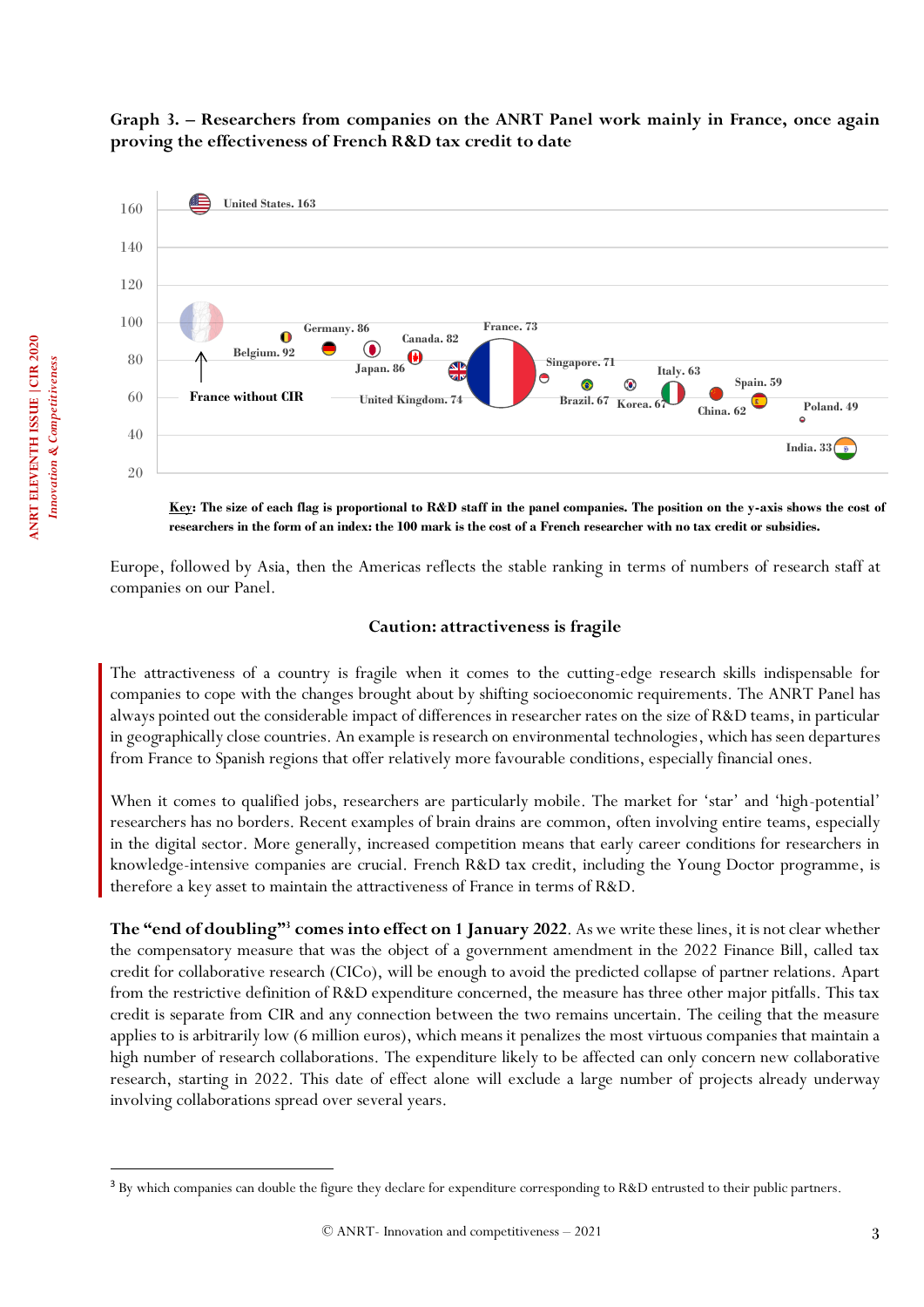*Thirteen international groups, members of ANRT (National Association for Research and Technology) that carry out part of their research in France, this year accepted once again to calculate and communicate to ANRT the comparative cost price of their researchers (including direct aid and tax credit) in the countries where they invest in research.*

\* \* \*

*These groups invest over 14 billion euros in research & development h in the world; this year more than 68,000 researchers were included in this comparison, with a wide variety of areas of application.* 

*They have R&D teams in over 30 countries and yet on average over half of their employees are based in France! And the reason is not just habit or patriotism. The simple explanation comes down to one word: competitiveness (cost and non-cost).*